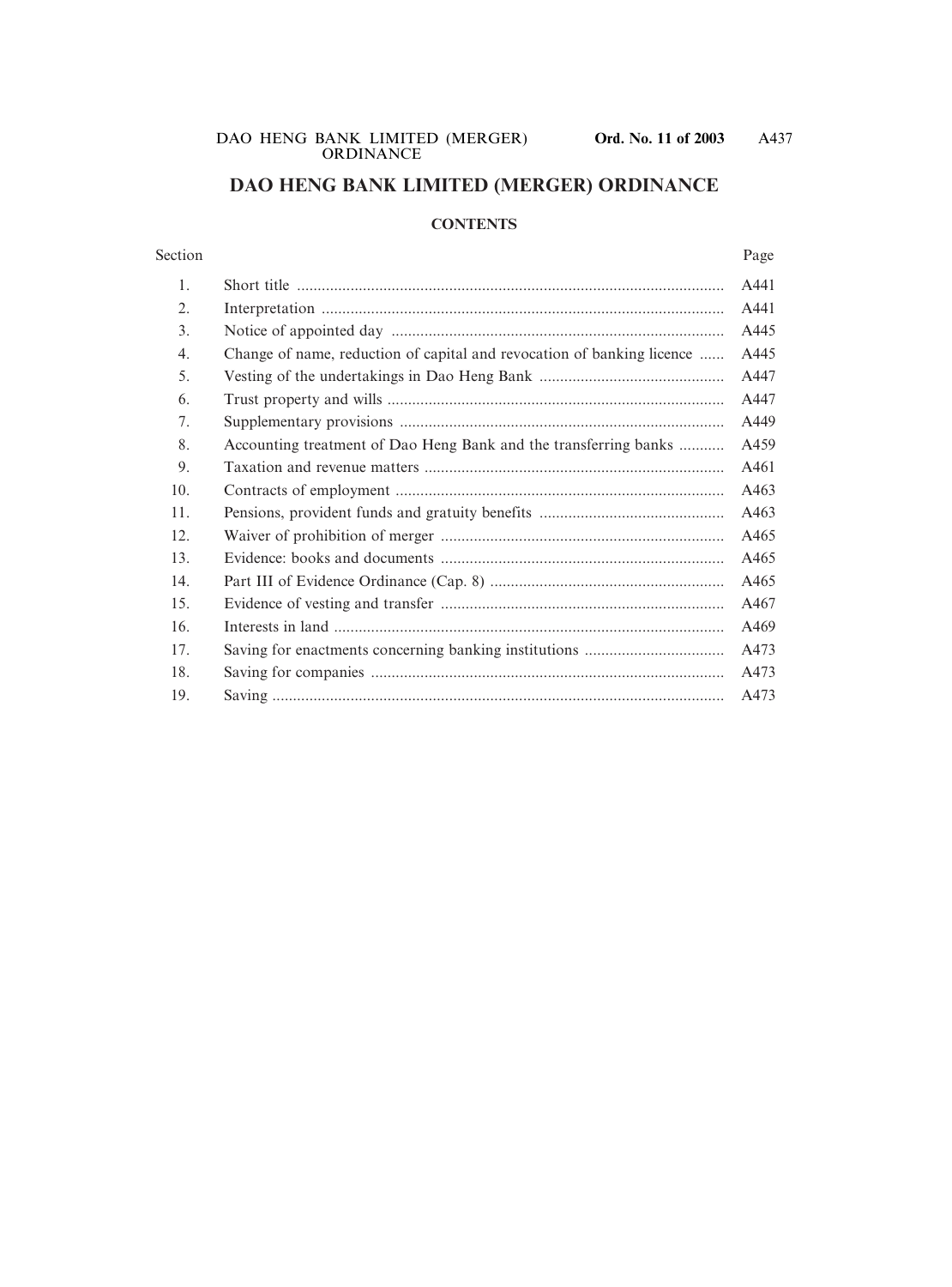# **HONG KONG SPECIAL ADMINISTRATIVE REGION**

ORDINANCE NO. 11 OF 2003



TUNG Chee-hwa Chief Executive 27 March 2003

An Ordinance to provide for the vesting in Dao Heng Bank Limited of the undertakings of DBS Kwong On Bank Limited and Overseas Trust Bank, Limited and for other related purposes.

[28 March 2003]

### **Preamble**

#### WHEREAS—

- (*a*) Dao Heng Bank Limited (道亨銀行有限公司) (hereinafter called "Dao Heng Bank") is a company incorporated under the laws of Hong Kong having its registered office in Hong Kong and is a bank licensed under the Banking Ordinance (Cap. 155) carrying on the business of banking in Hong Kong and elsewhere;
- (*b*) DBS Kwong On Bank Limited DBS 廣安銀行有限公司 (hereinafter called "DBS Kwong On Bank") is a company incorporated under the laws of Hong Kong having its registered office in Hong Kong and is a bank licensed under the Banking Ordinance (Cap. 155) carrying on the business of banking in Hong Kong;
- (*c*) Overseas Trust Bank, Limited (海外信託銀行有限公司) (hereinafter called "Overseas Trust Bank") is a company incorporated under the laws of Hong Kong having its registered office in Hong Kong and is a bank licensed under the Banking Ordinance (Cap. 155) carrying on the business of banking in Hong Kong;
- (*d*) Dao Heng Bank, DBS Kwong On Bank and Overseas Trust Bank are members of the DBS Group;
- (*e*) for the better conduct of the businesses of the DBS Group, it is expedient that the respective undertakings of Dao Heng Bank, DBS Kwong On Bank and Overseas Trust Bank be merged and that such merger should occur by means of a transfer of the undertakings of DBS Kwong On Bank and Overseas Trust Bank to Dao Heng Bank; and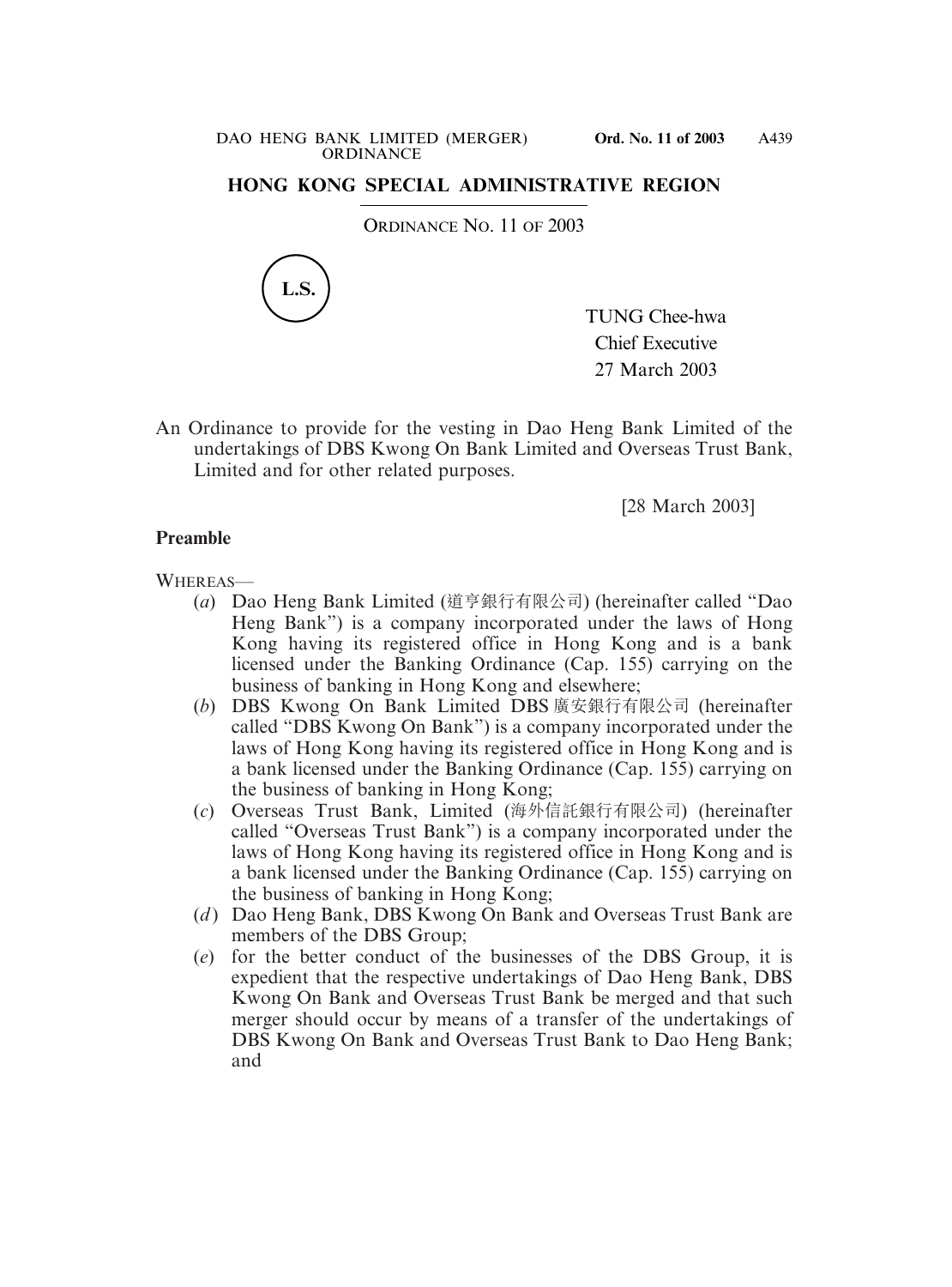(*f*) in view of the extent of the contractual and other legal relationships affecting the conduct of the undertakings of DBS Kwong On Bank and Overseas Trust Bank, it is expedient that the said undertakings be transferred to Dao Heng Bank by this Ordinance without interference with the conduct and continuity of the respective businesses of Dao Heng Bank, DBS Kwong On Bank and Overseas Trust Bank.

Enacted by the Legislative Council.

## **1. Short title**

This Ordinance may be cited as the Dao Heng Bank Limited (Merger) Ordinance.

# **2. Interpretation**

(1) In this Ordinance, unless the subject or context otherwise requires— "appointed day" (指定日期) means such day as may be appointed pursuant to section 3;

- "customer" (客戶) means any person having a banking account or other dealing, transaction or arrangement with a transferring bank;
- "Dao Heng Bank" (道亨銀行) means Dao Heng Bank Limited (道亨銀行有限公 司);
- "data protection principles" (保障資料原則) means the data protection principles set out in Schedule 1 to the Personal Data (Privacy) Ordinance (Cap. 486);
- "DBS Group" (DBS 集團) means The Development Bank of Singapore Limited and its subsidiaries;
- "DBS Kwong On Bank" (DBS 廣安銀行) means DBS Kwong On Bank Limited DBS 廣安銀行有限公司;

"excluded property" (除外財產) means—

- (*a*) the common seal of each of the transferring banks;
- (*b*) documents required to be kept by the transferring banks pursuant to the Companies Ordinance (Cap. 32);
- (*c*) the issued share capital of DBS Kwong On Bank represented by the paid-up shares beneficially owned by DBS Group Holdings (Hong Kong) Ltd.;
- (*d*) the issued share capital of Overseas Trust Bank represented by the paid-up shares beneficially owned by Dao Heng Bank;

"existing" (現有) means existing, outstanding or in force immediately before the appointed day;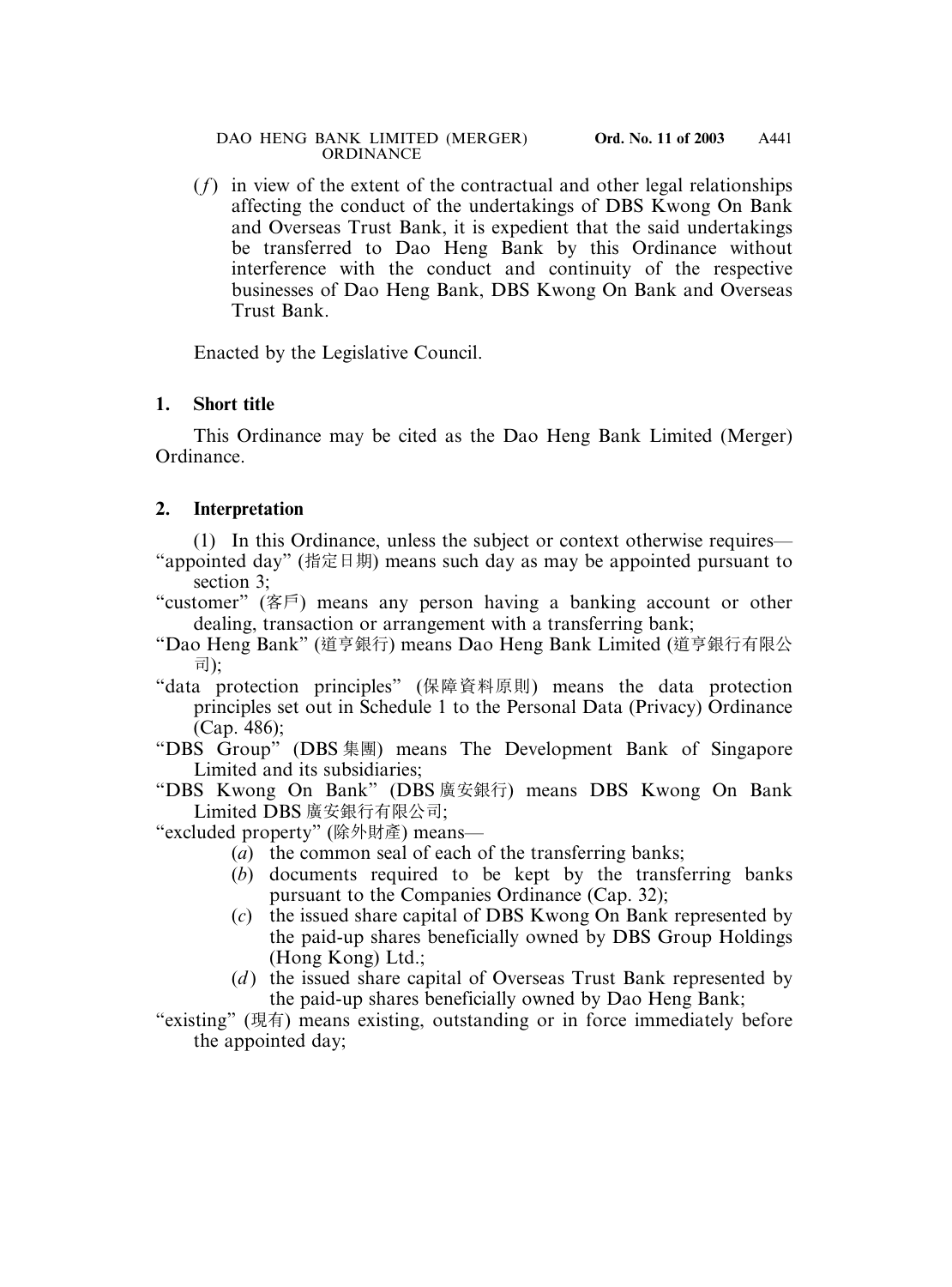- "liabilities" (法律責任) includes duties and obligations of every description (whether present or future, actual or contingent);
- "Overseas Trust Bank" (海外信託銀行) means Overseas Trust Bank, Limited (海外信託銀行有限公司);
- "Privacy Commissioner" (私隱專員) means the Privacy Commissioner for Personal Data established under section 5(1) of the Personal Data (Privacy) Ordinance (Cap. 486);
- "property" (財產) means property and assets of every description wheresoever situate and rights of every description (whether present or future, actual or contingent), and includes property held on trust or in a fiduciary capacity and security interests, benefits and powers of every description but does not include the excluded property;
- "Registrar of Companies" (公司註冊處處長) means the Registrar of Companies appointed under section 303 of the Companies Ordinance (Cap. 32);
- "security interest" (抵押權益) includes a mortgage or charge (whether legal or equitable and including any sub-mortgage), debenture, bill of exchange, promissory note, guarantee, lien, pledge (whether actual or constructive), hypothecation, assignment by way of security, indemnity, right of set-off, flawed asset arrangement, agreement or undertaking (whether in writing or not) or other means (in each case made, granted, arising or subsisting under any applicable law) of securing payment or discharge of a debt or liability (whether present or future, actual or contingent);
- "subsidiary" (附屬公司) has the meaning assigned to it by section 2 of the Companies Ordinance (Cap. 32);
- "transferring banks" (各移轉銀行) means DBS Kwong On Bank and Overseas Trust Bank, and a reference to a "transferring bank" is a reference to one of the transferring banks;
- "undertakings" (業務) means the businesses and all existing property, reserves and liabilities of the transferring banks of whatsoever nature, other than the excluded property;

"will" (遺囑) includes a codicil and any other testamentary writing.

(2) Any reference in this Ordinance to property or liabilities of a transferring bank is a reference to property or liabilities to which the transferring bank is for the time being entitled or subject (whether beneficially or in any fiduciary capacity), wherever such property or liabilities are situated or arise and whether or not capable of being transferred or assigned by the transferring bank, and whether the transferring bank is entitled to such property or subject to such liabilities under the laws of Hong Kong or under the laws of any country, territory or place outside Hong Kong.

(3) Any body politic or corporate and any other person or persons whose rights are affected by any of the provisions of this Ordinance shall be deemed to be mentioned herein.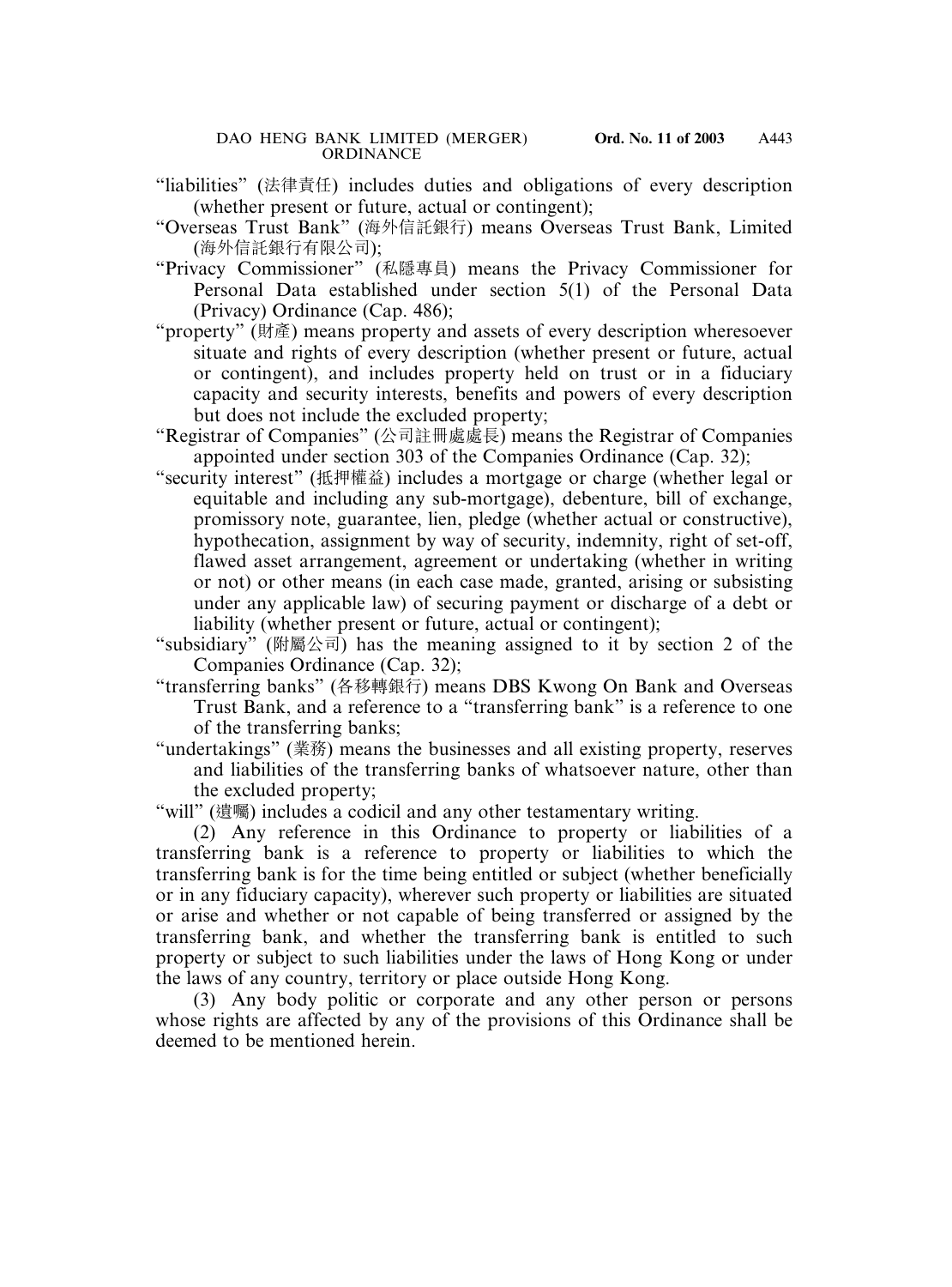## **3. Notice of appointed day**

(1) The directors of Dao Heng Bank may appoint a day for the purposes of this Ordinance.

(2) Dao Heng Bank and the transferring banks shall give joint notice in the Gazette stating the day so appointed save that, in the event that such day proves not to be the appointed day for any reason, Dao Heng Bank and the transferring banks shall give joint notice in the Gazette to that effect and shall again give joint notice in the Gazette stating the next day so appointed or, as the case may be, the day which was the appointed day.

## **4. Change of name, reduction of capital and revocation of banking licence**

- (1) On the appointed day, by virtue of this Ordinance—
	- (*a*) the names of DBS Kwong On Bank and Overseas Trust Bank shall, in accordance with this section, be respectively changed to "DBS Kwong On Limited (新加坡發展廣安有限公司)" and "DBS Overseas Limited (新加坡發展海外有限公司)";
	- (*b*) the authorized and issued share capital of DBS Kwong On Bank shall be reduced to \$10 comprising 5 ordinary shares of \$2 each and 374 999 995 ordinary shares of \$2 each shall be cancelled;
	- (*c*) the authorized and issued share capital of Overseas Trust Bank shall be reduced to \$10 comprising 8 ordinary shares of \$1.25 each and 1 999 999 992 ordinary shares of \$1.25 each shall be cancelled; and
	- (*d*) the banking licence of each of the transferring banks shall, in accordance with Part V of the Banking Ordinance (Cap. 155), be revoked on and from a day to be appointed by the Monetary Authority which day shall be published in the Gazette.

(2) Not later than 7 days before the appointed day, DBS Kwong On Bank shall deliver to the Registrar of Companies a copy of this Ordinance together with a minute, signed by a director or the secretary of DBS Kwong On Bank confirming the reduction of share capital and cancellation of shares referred to in subsection (1).

(3) Not later than 7 days before the appointed day, Overseas Trust Bank shall deliver to the Registrar of Companies a copy of this Ordinance together with a minute, signed by a director or the secretary of Overseas Trust Bank confirming the reduction of share capital and cancellation of shares referred to in subsection (1).

(4) The Registrar of Companies shall, pursuant to this Ordinance, register the copies of the Ordinance and the minutes delivered to him pursuant to subsections (2) and (3) and on the appointed day shall—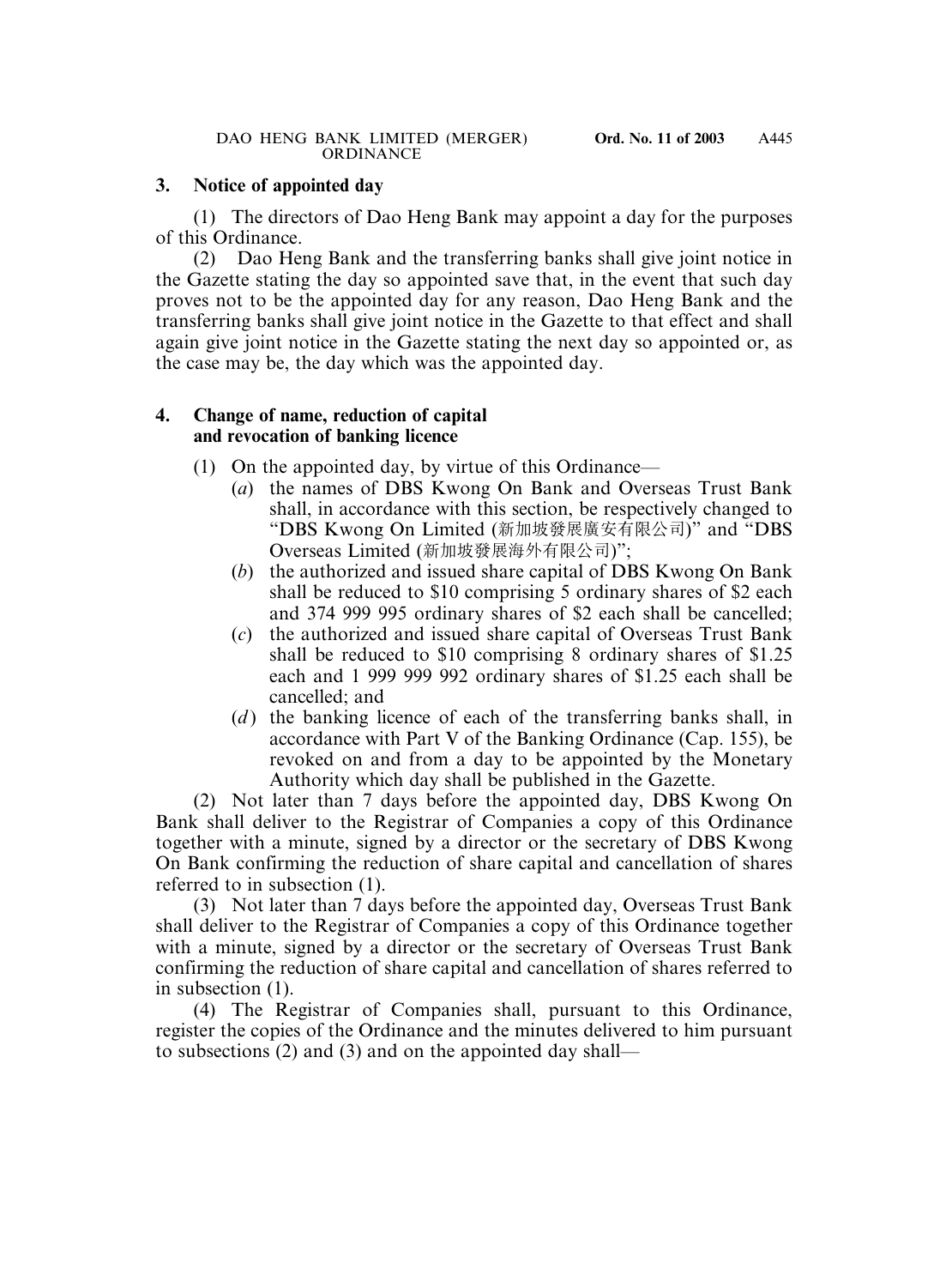- (*a*) enter the new names of the transferring banks in the register in place of their former names;
- (*b*) issue to DBS Kwong On Bank a certificate of incorporation on change of name stating DBS Kwong On Bank's new name;
- (*c*) issue to Overseas Trust Bank a certificate of incorporation on change of name stating Overseas Trust Bank's new name; and
- (*d* ) certify under his hand the registration of the Ordinance and the minutes which certificates shall be conclusive evidence of the reduction of the authorized and issued share capital of each of the transferring banks.

# **5. Vesting of the undertakings in Dao Heng Bank**

(1) On the appointed day the undertakings shall, by virtue of this Ordinance and without further act or deed, be transferred to, and vest in, Dao Heng Bank to the intent that Dao Heng Bank shall succeed to the whole undertakings as if in all respects Dao Heng Bank were the same person in law as the relevant transferring bank.

(2) Where the transfer and vesting of any property and liabilities situate in any country, territory or place outside Hong Kong and forming part of the undertakings is governed otherwise than by the laws of Hong Kong, the transferring bank in question shall, if Dao Heng Bank so requires, so soon as is practicable after the appointed day, take all necessary steps for securing the effective transfer and vesting thereof in Dao Heng Bank and, pending such transfer and vesting, the transferring bank in question shall hold any such property and liabilities in trust absolutely for Dao Heng Bank.

# **6. Trust property and wills**

(1) Any property vested or deemed to be vested in Dao Heng Bank by virtue of this Ordinance which immediately before the appointed day was held by a transferring bank, whether alone or jointly with any other person, as trustee or custodian trustee of any trust deed, settlement, covenant, agreement, will or other instrument (whether originally so appointed or not, and whether appointed under hand or seal, or by order of any court or otherwise), or as executor of the will, or administrator of the estate, of a deceased person or as judicial trustee appointed by order of any court, or in any other fiduciary capacity, shall, on and from the appointed day, be held by Dao Heng Bank alone or, as the case may be, jointly with such other person, in the same capacity upon the trusts, and with and subject to the powers, provisions and liabilities, applicable thereto respectively.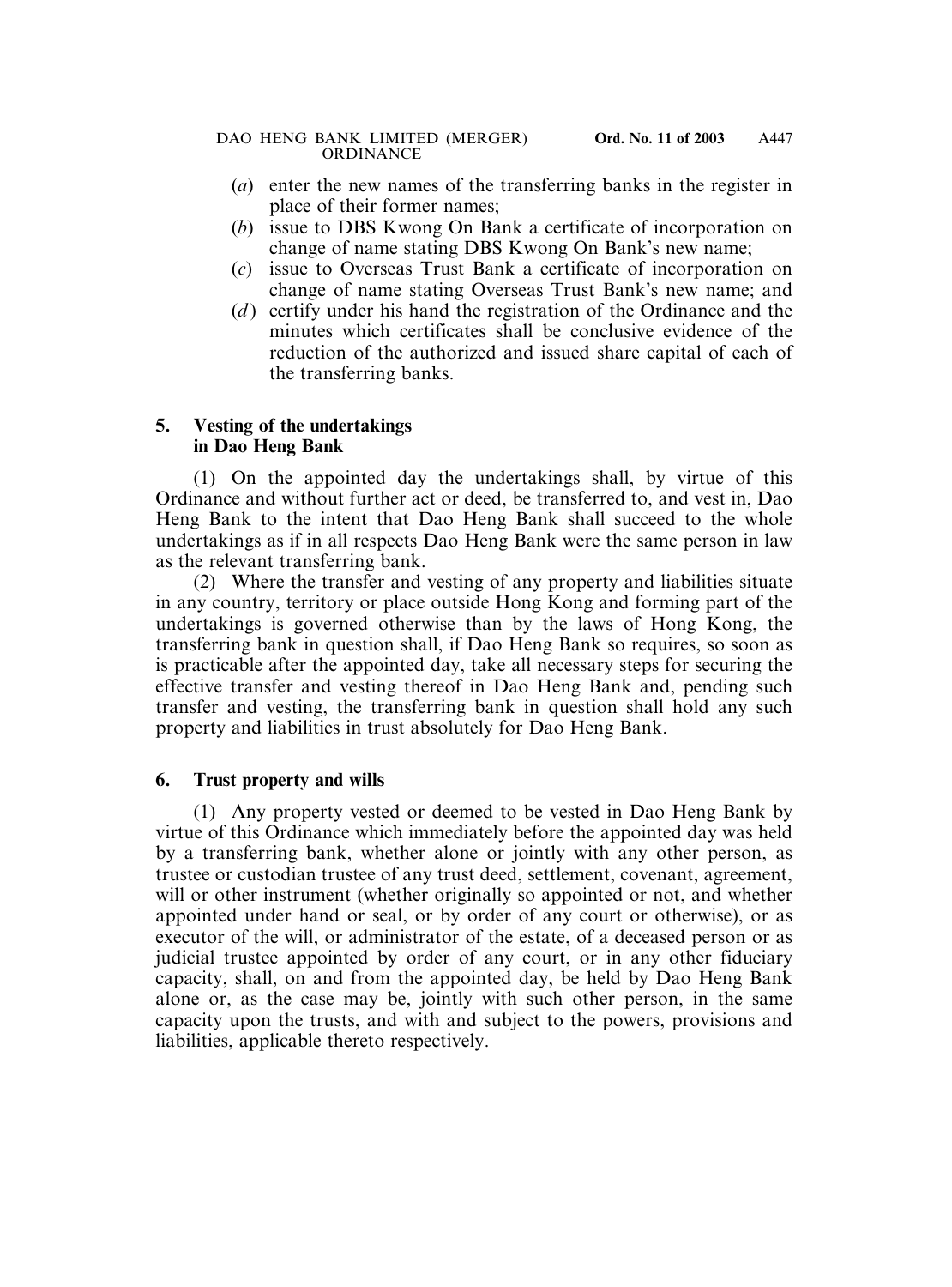(2) Any existing instrument or order of any court under or by virtue of which any property forming part of the undertakings became vested in a transferring bank, in any such fiduciary capacity as is referred to in subsection (1) (including in the case of a will any grant of probate thereof), and any provision in such instrument or order, or any existing contract or arrangement, for the payment to, or retention by, a transferring bank of remuneration for its services in any such fiduciary capacity, shall, on and from the appointed day, be construed and have effect, so far as the context permits, as if for any reference therein to the transferring bank not being a reference (however worded and whether express or implied) to terms and conditions of, or to a scale of fees of, the transferring bank, there were substituted a reference to Dao Heng Bank provided always that this subsection shall not prevent Dao Heng Bank from varying the remuneration or scale of fees payable in accordance with the terms of the relevant instrument or order.

(3) Any will made before the appointed day which has not been proved in Hong Kong before the appointed day, and any will made on or after the appointed day, being a will forming part of the undertakings which appoints a transferring bank to be an executor, trustee or recipient of any property as trustee, shall, on and from the appointed day, be construed and have effect as if for any reference therein to such transferring bank as such executor, trustee or recipient or otherwise in connection with such appointment, not being a reference (however worded and whether express or implied) to terms and conditions of, or to a scale of fees of, such transferring bank, there were substituted a reference to Dao Heng Bank.

(4) No testamentary gift shall be adeemed by reason only of the operation of any of the provisions of this Ordinance.

### **7. Supplementary provisions**

Without prejudice to the generality of any other provision of this Ordinance but subject to any provision of this Ordinance to the contrary effect, the following provisions of this section shall have effect other than in relation to the excluded property—

> (*a*) All existing contracts, agreements, insurance policies, options, novations, certificates, awards, land grants, conveyances, deeds, leases, licences, notices, permits, guarantees, documents granting or comprising any security interest, bonds, indemnities, mandates, instructions and other instruments and undertakings entered into by, made with, given to or by or addressed to a transferring bank (whether alone or with any other person and whether as principal or agent and whether in writing or not), shall be construed and have effect on and from the appointed day as if—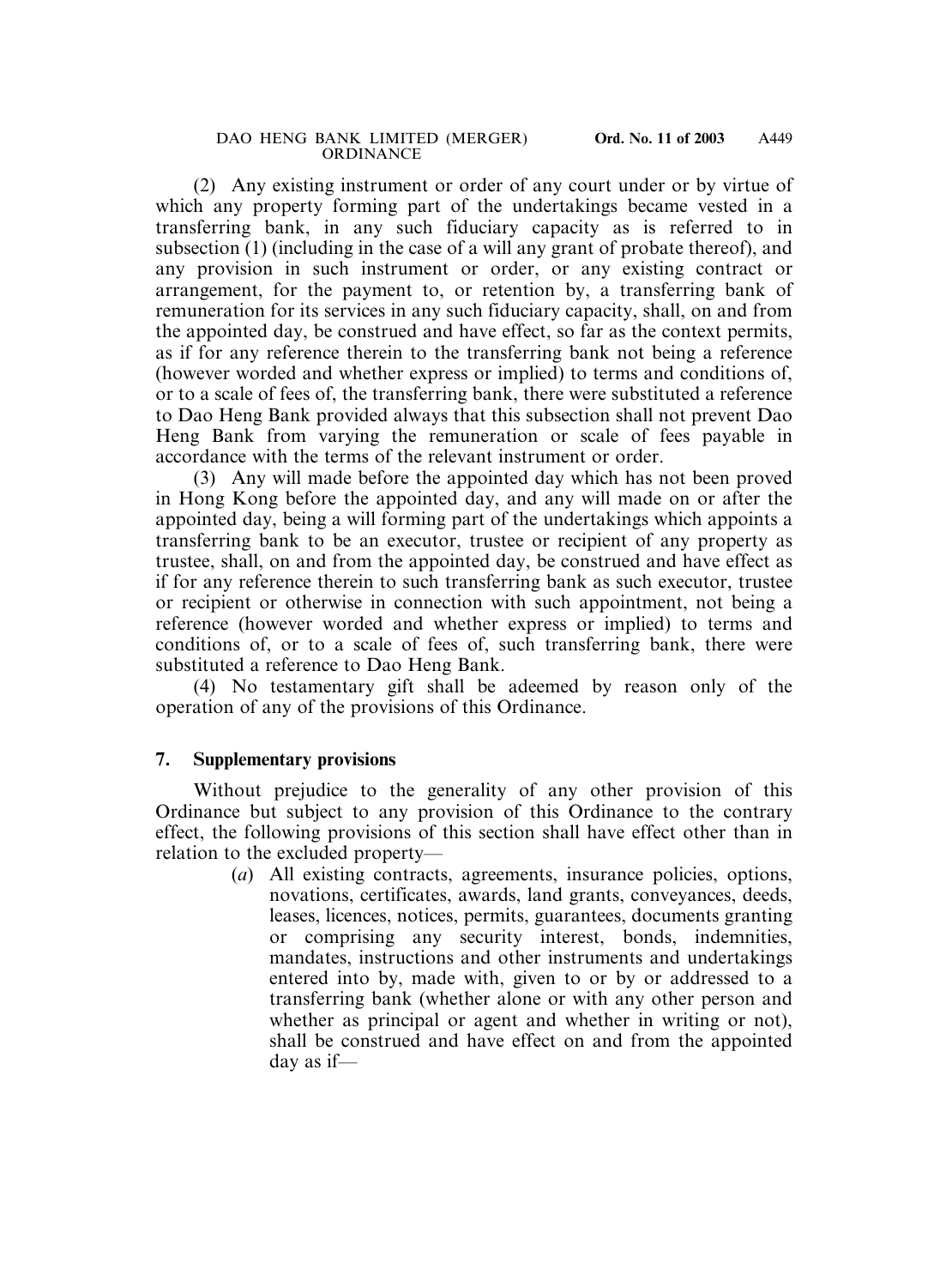- (i) Dao Heng Bank had been a party thereto instead of such transferring bank;
- (ii) for any reference (however worded and whether express or implied) to such transferring bank there were substituted, as respects anything falling to be done on or after the appointed day, a reference to Dao Heng Bank; and
- (iii) any reference (however worded and whether express or implied) to the directors or to any director, officer or employee of such transferring bank were, as respects anything falling to be done on or after the appointed day, a reference to the directors of Dao Heng Bank or, as the case may require, to such director, officer or employee of Dao Heng Bank as Dao Heng Bank may appoint for that purpose or, in default of appointment, to the director, officer or employee of Dao Heng Bank who corresponds as nearly as may be to the first-mentioned director, officer or employee.
- (*b*) Paragraph (*a*)(ii) shall, subject to the provisions of section 17, apply to any statutory provision, to any provision of any existing contract to which a transferring bank was not a party and to any provision of any other existing document (not being a contract or a will) as they apply to a contract to which that paragraph applies.
- (*c*) Any account between a transferring bank and a customer shall, on the appointed day, be transferred to Dao Heng Bank and become an account between Dao Heng Bank and such customer subject to the same conditions and incidents as theretofore; and each such account shall be deemed for all purposes to be a single continuing account; and any existing contracts, agreements, insurance policies, options, novations, certificates, awards, land grants, conveyances, deeds, leases, licences, notices, permits, guarantees, documents granting or comprising any security interest, bonds, indemnities, mandates, instructions and other instruments and undertakings entered into by, made with, given to or by or addressed to a transferring bank (whether alone or with any other person and whether as principal or agent and whether in writing or not), shall be construed and have effect on and from the appointed day as if any reference (however worded and whether express or implied) to such account between a transferring bank and a customer there were substituted, as respects anything falling to be done on or after the appointed day, and so far as the context permits, a reference to the continuing account between Dao Heng Bank and such customer: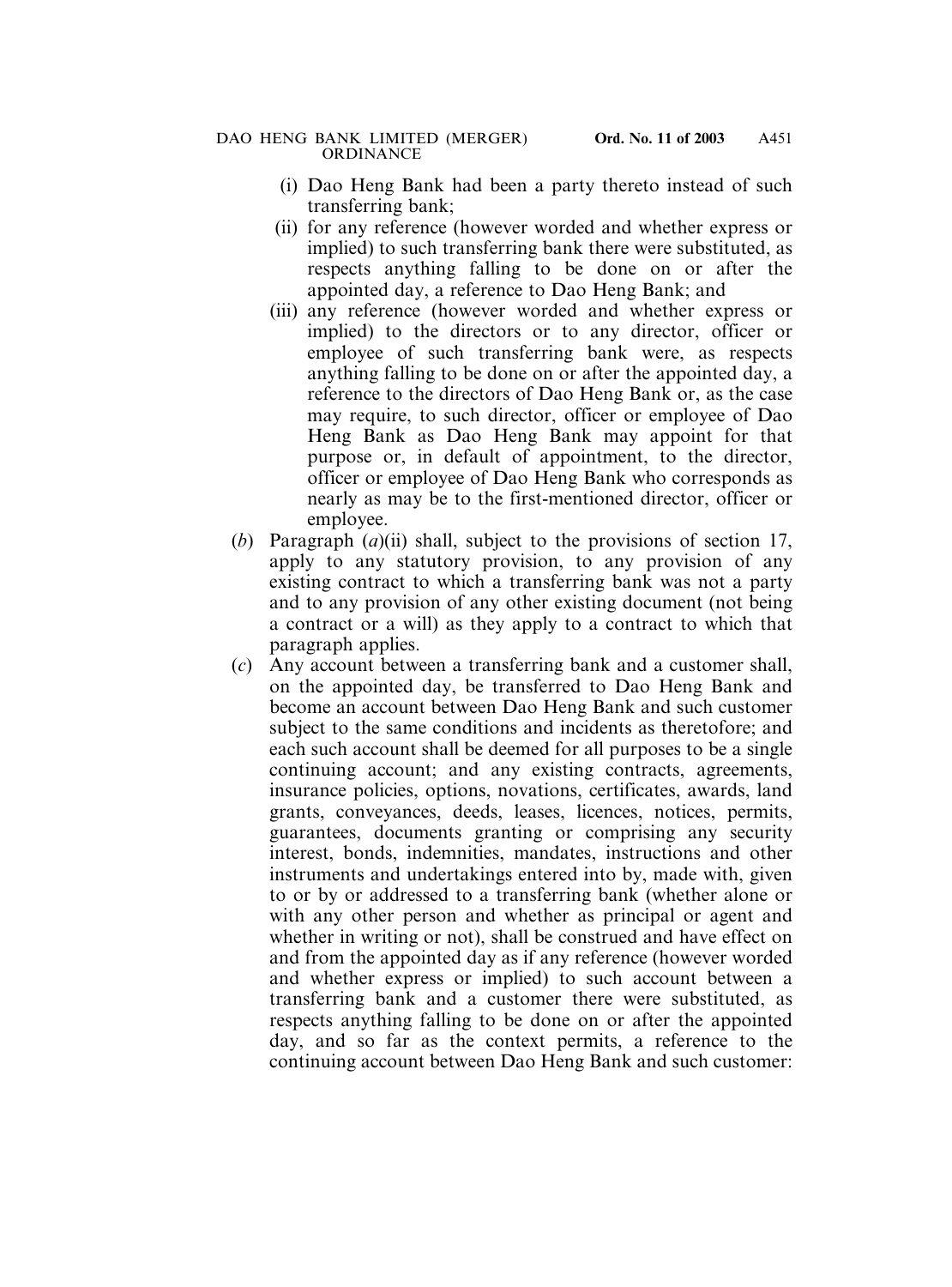Provided that nothing in this Ordinance shall affect any right of Dao Heng Bank or of any customer to vary the conditions or incidents subject to which any account is kept.

- (*d*) Any existing instruction, order, direction, mandate, power of attorney, authority, undertaking or consent (whether in writing or not and whether or not in relation to an account) given to or by a transferring bank, either alone or jointly with another person, shall apply and have effect, on and from the appointed day, as if given to or by Dao Heng Bank or, as the case may be, to or by Dao Heng Bank jointly with such other person.
- (*e*) Any negotiable instrument or order for payment of money drawn on, or given to, or accepted or endorsed by, a transferring bank, or payable at any place of business of a transferring bank, whether so drawn, given, accepted or endorsed before, on or after the appointed day, shall have the same effect on and from the appointed day, as if it had been drawn on, or given to, or accepted or endorsed by Dao Heng Bank, or were payable at the same place of business of Dao Heng Bank.
- (*f*) The custody of any document or record, goods or other thing held by a transferring bank as bailee shall pass to Dao Heng Bank on the appointed day, and the rights and obligations of a transferring bank under any contract of bailment relating to any such document or record, goods or thing shall on that day become rights and obligations of Dao Heng Bank.
- (*g*) (i) Any security interest held immediately before the appointed day by a transferring bank, or by a nominee or agent of or trustee for a transferring bank, as security for the payment or discharge of any liability shall, on and from the appointed day, be held by, or, as the case may require, by that nominee, agent or trustee for, Dao Heng Bank, and be available to Dao Heng Bank (whether for its own benefit or, as the case may be, for the benefit of any other person) as security for the payment or discharge of that liability.
	- (ii) In relation to any security interest vested or deemed to be vested in Dao Heng Bank in accordance with the provisions of this Ordinance and any liability thereby secured, Dao Heng Bank shall be entitled to the rights and priorities and be subject to the obligations and incidents to which the transferring bank in question would have been entitled and subject if it had continued to hold the security interest.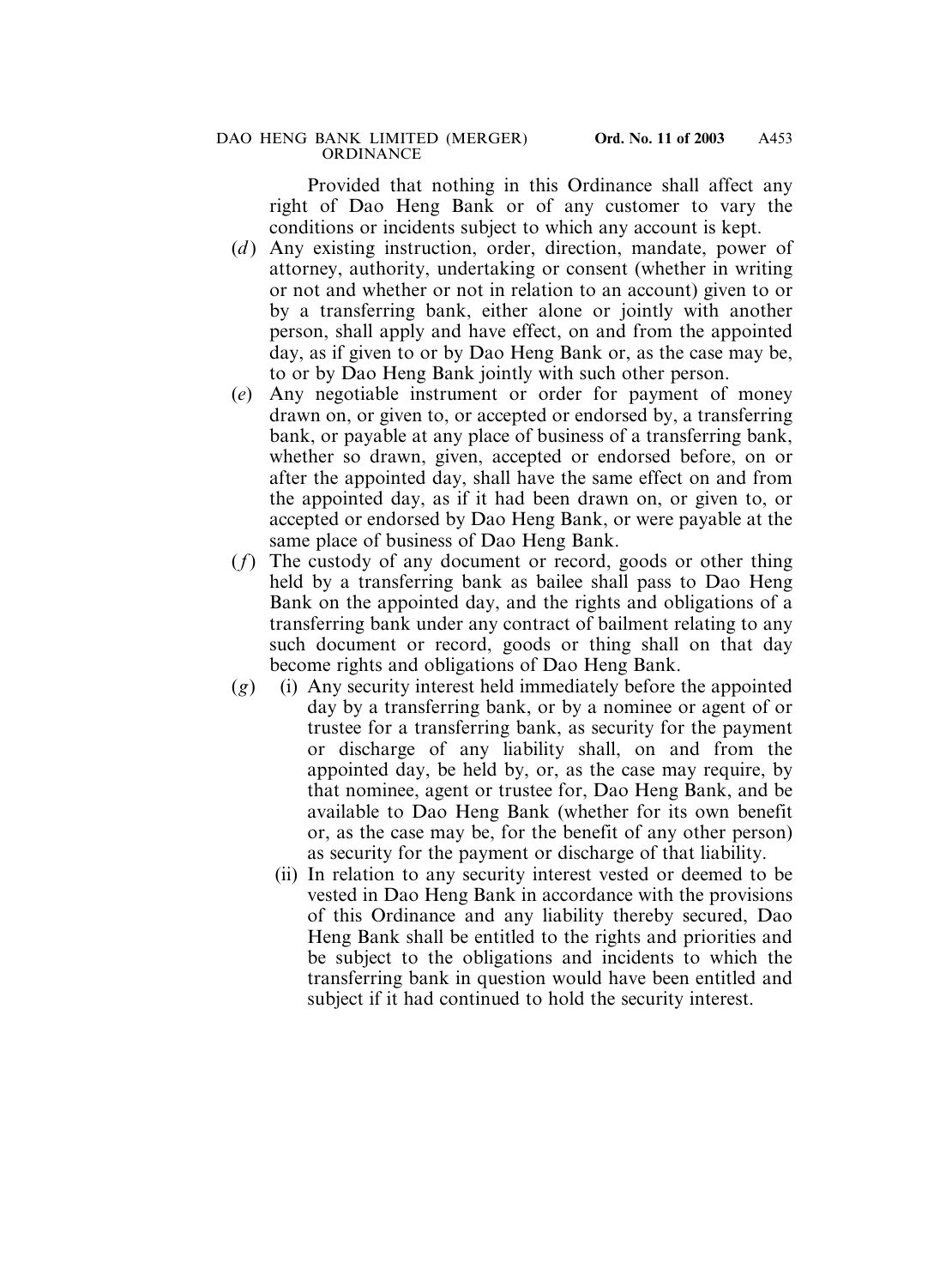- (iii) Without prejudice to the generality of subparagraph (ii), in any case where any existing liability subsists between a transferring bank and Dao Heng Bank or between 2 transferring banks, in respect of which a transferring bank or Dao Heng Bank, or a nominee or agent of or trustee for a transferring bank or Dao Heng Bank holds a security interest, that liability shall, for the purpose of enforcing or realizing that security interest, be deemed to continue in effect notwithstanding the vesting of the undertakings in Dao Heng Bank.
- (iv) Any security interest referred to in subparagraph (i), (ii) or (iii) and which extends to future advances or liabilities shall, on and from the appointed day, be available to Dao Heng Bank (whether for its own benefit or, as the case may be, for the benefit of any other person) as security for the payment or discharge of future advances and liabilities to the same extent and in the same manner in all respects as future advances by, or liabilities to, a transferring bank or Dao Heng Bank were secured thereby immediately before that day.
- (v) Notwithstanding subparagraph (i), where immediately before the appointed day any security interest would not be available to Dao Heng Bank as security for the payment or discharge of any liability owing to it, or to any transferring bank as security for the payment or discharge of any liability owing to it, such security interest shall not become available to Dao Heng Bank as security for such liability on and from the appointed day by virtue of this Ordinance, unless—
	- (A) the terms of such security interest expressly provide otherwise;
	- (B) Dao Heng Bank obtains the written consent of the person or persons who granted such security interest; or
	- (C) such security interest arises at general law.
- (vi) Notwithstanding subparagraph (ii), where immediately before the appointed day, Dao Heng Bank would not, in respect of any liability owing to it, be entitled to the rights and priorities in relation to any security interest then in existence, or any transferring bank would not, in respect of any liability owing to it, be entitled to the rights and priorities in relation to any security interest then in existence, Dao Heng Bank shall not, in respect of such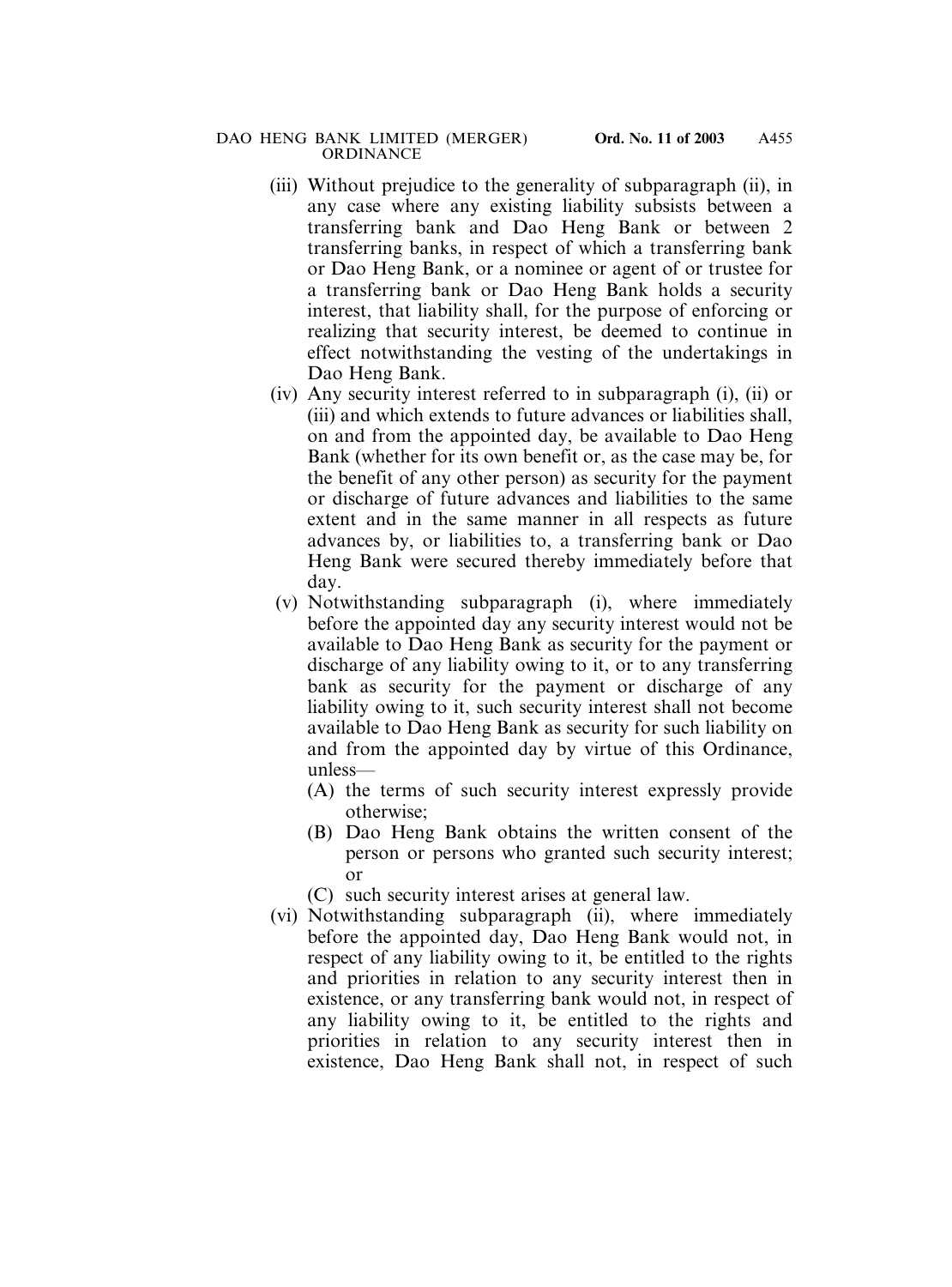liability, be entitled to such rights and priorities on and from the appointed day by virtue of this Ordinance, unless—

- (A) the terms of such security interest expressly provide otherwise;
- (B) Dao Heng Bank obtains the written consent of the person or persons who granted such security interest; or
- (C) such security interest arises at general law.
- (*h*) (i) Where by virtue of this Ordinance any right or liability of a transferring bank becomes or is deemed to become a right or liability of Dao Heng Bank, Dao Heng Bank and all other persons shall, on and from the appointed day, have the same rights, powers and remedies (and in particular the same rights and powers as to taking or resisting legal proceedings or making or resisting applications to any authority) for ascertaining, perfecting or enforcing that right or liability as if it had at all times been a right or liability of Dao Heng Bank; and any legal proceedings or application to any authority existing or pending immediately before the appointed day by or against a transferring bank may be continued by or against Dao Heng Bank.
	- (ii) Where any right or liability of a transferring bank was before the appointed day the subject of arbitral proceedings to which the transferring bank was a party, Dao Heng Bank shall on and from the appointed day automatically be substituted for such transferring bank as a party to those proceedings, without the need for consent from any other party or from the arbitrator.
- (*i*) Any judgment or award obtained by or against a transferring bank and not fully satisfied before the appointed day shall on that day, to the extent to which it is enforceable by or against such transferring bank, become enforceable by or against Dao Heng Bank.
- ( *j*) Any court order which applies to a transferring bank shall on and from the appointed day apply to Dao Heng Bank instead of to such transferring bank.
- (*k*) Nothing in this Ordinance shall terminate or prejudicially affect the appointment, authority, rights or powers of any receiver or of any receiver and manager appointed by a transferring bank, whether alone or with others, before the appointed day.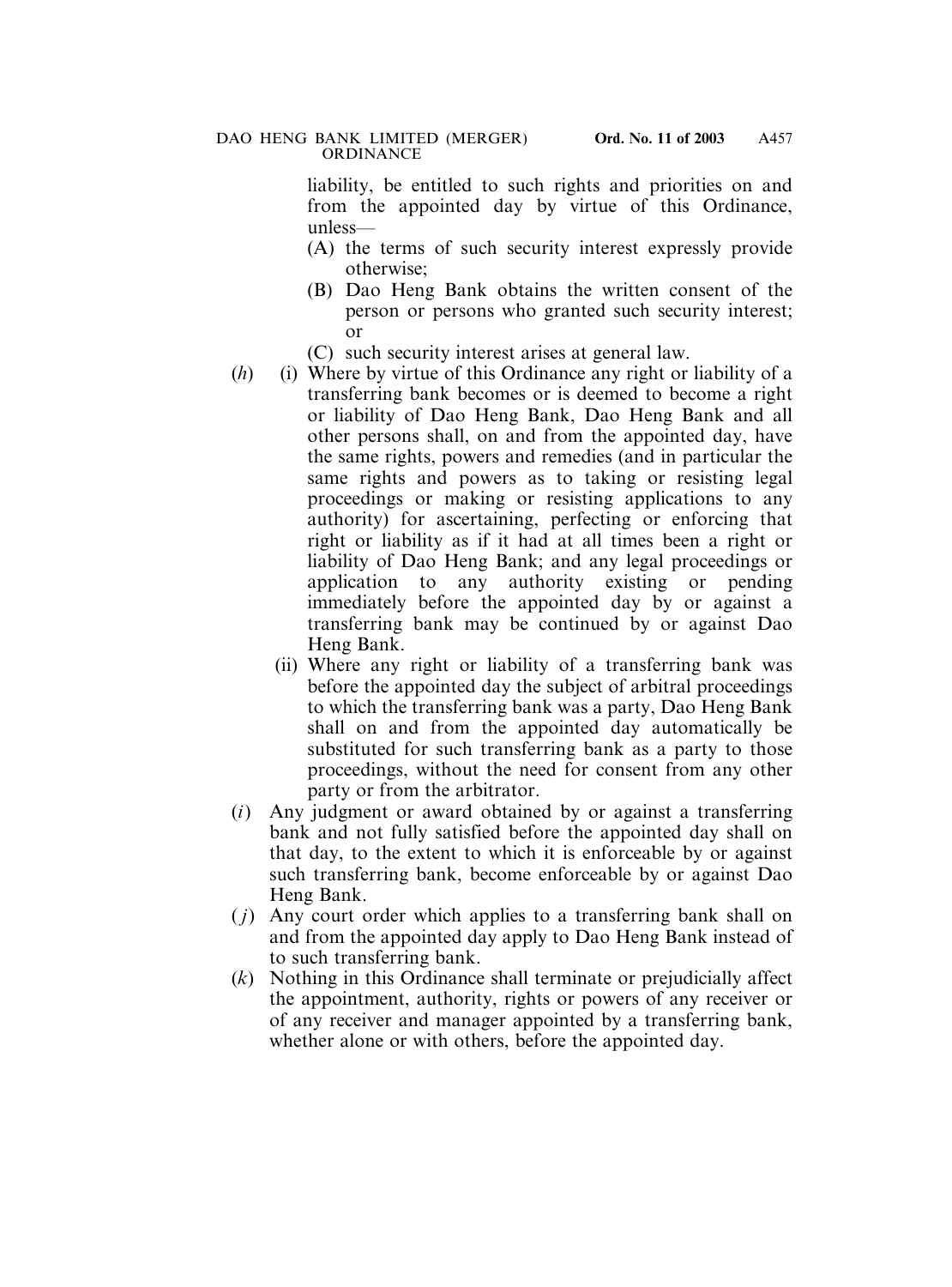(*l*) The Privacy Commissioner may, on and from the appointed day, exercise in respect of Dao Heng Bank any power under the Personal Data (Privacy) Ordinance (Cap. 486) which he could have immediately before the appointed day exercised in respect of a transferring bank in respect of a breach or alleged breach by a transferring bank of that Ordinance or the data protection principles; but the transfer to, and vesting in, Dao Heng Bank by this Ordinance of the undertakings of the transferring banks and any disclosure to Dao Heng Bank of any information in contemplation or as a result thereof shall not amount to a breach of any duty of confidentiality to which a transferring bank is subject immediately before the appointed day or to a contravention by Dao Heng Bank or a transferring bank of the Personal Data (Privacy) Ordinance (Cap. 486) or the data protection principles.

### **8. Accounting treatment of Dao Heng Bank and the transferring banks**

(1) On and from the appointed day, by virtue of this Ordinance and notwithstanding the provisions of any other Ordinance—

- (*a*) the balance sheets and profit and loss accounts of the transferring banks and Dao Heng Bank for the accounting period of each of the transferring banks and Dao Heng Bank in which the appointed day falls shall be prepared in all respects as if the undertakings had vested or deemed to have vested in Dao Heng Bank pursuant to section 5 on the first day of such accounting period of Dao Heng Bank;
- (*b*) all property and liabilities of DBS Kwong On Bank (other than excluded property) shall be transferred to Dao Heng Bank at their carrying value in the accounts of DBS Kwong On Bank on the first day of such accounting period of Dao Heng Bank;
- (*c*) all property and liabilities of Overseas Trust Bank (other than excluded property) shall be transferred to Dao Heng Bank at their carrying value in the consolidated accounts of Dao Heng Bank on the first day of such accounting period of Dao Heng Bank;
- (*d*) every existing reserve of DBS Kwong On Bank relating to the property and liabilities vested in Dao Heng Bank by virtue of this Ordinance as stated in the accounts of DBS Kwong On Bank on the first day of such accounting period of Dao Heng Bank shall be transferred to and for all purposes be and become a reserve of Dao Heng Bank;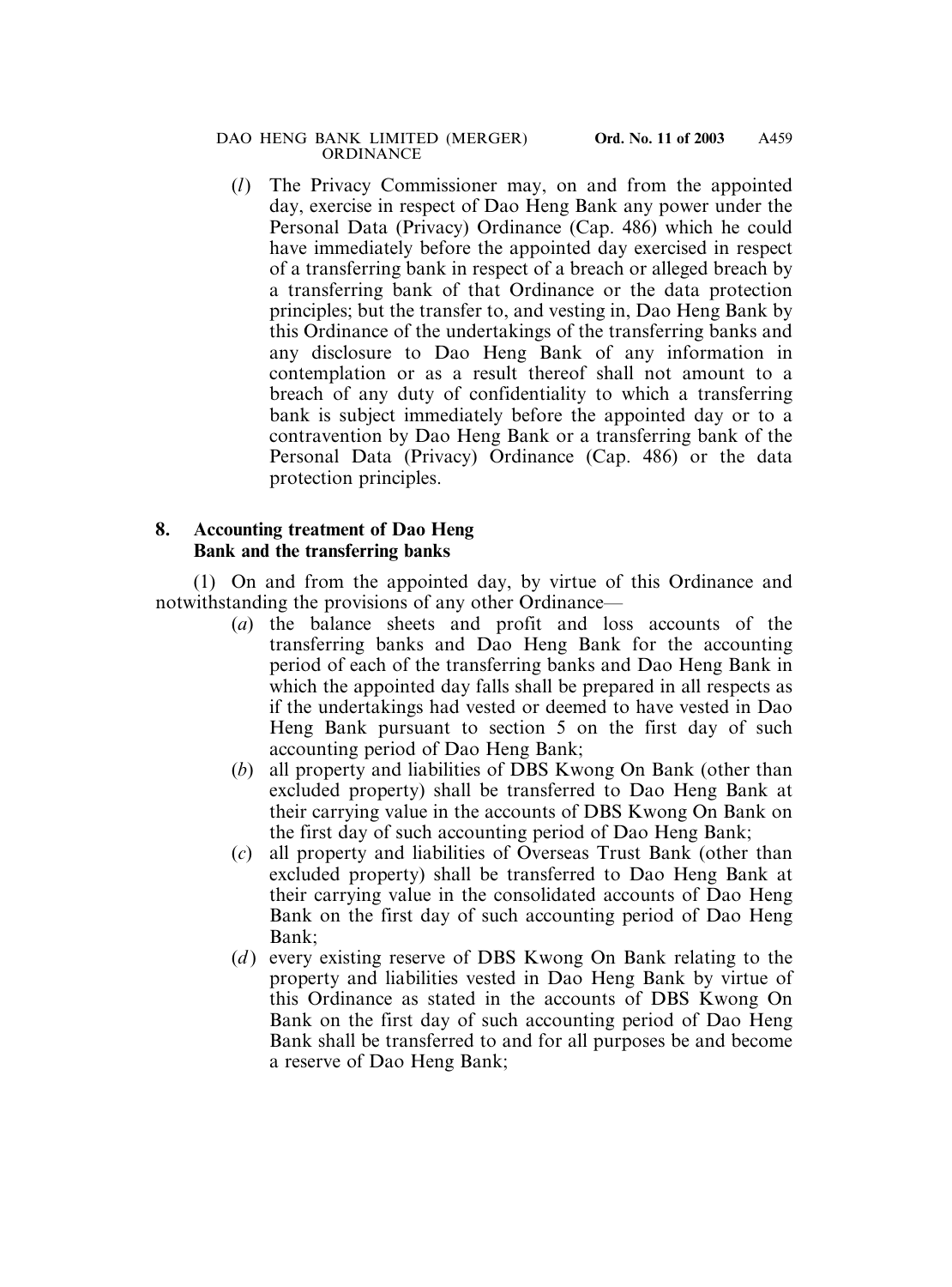- (*e*) every existing reserve of Overseas Trust Bank relating to the property and liabilities vested in Dao Heng Bank by virtue of this Ordinance as consolidated in the group accounts of Dao Heng Bank (including Overseas Trust Bank and Dao Heng Bank) on the first day of such accounting period of Dao Heng Bank shall be transferred to and for all purposes be and become a reserve of Dao Heng Bank; and
- (*f*) the amount, description and character of every reserve of Dao Heng Bank which shall come into being pursuant to paragraphs (*d* ) and (*e*) shall be the same in all respects as those of the corresponding existing reserve of the transferring banks immediately before the first day of such accounting period of Dao Heng Bank, and all enactments and rules of law shall apply to or in respect of every such reserve of Dao Heng Bank in the same manner in all respects as they applied to or in respect of the corresponding existing reserve of the transferring banks immediately before the first day of such accounting period of Dao Heng Bank.

(2) Every reference in subsection (1) to an existing reserve shall include a reference to any reserve or similar provision, irrespective of its name or designation (and whether the amount thereof be positive or negative in nature) and, without prejudice to the generality of the foregoing, every such reference shall include a reference to any sums standing to the credit (or debit) of any profit and loss account.

(3) Without prejudice to the generality of subsection (1), any profits or losses of the transferring banks earned or incurred after the beginning of the financial year of the transferring banks in which the appointed day shall occur, shall, on and from the appointed day, and by virtue of this Ordinance, be treated for all purposes as profits or, as the case may be, losses, of Dao Heng Bank.

# **9. Taxation and revenue matters**

(1) For the purposes of the Inland Revenue Ordinance (Cap. 112), on and from the appointed day Dao Heng Bank shall be treated as if it were the continuation of and the same person in law with regard to the undertakings as the transferring banks.

(2) Accordingly (and without affecting the generality of subsection  $(1)$ )—

(*a*) a vesting or deemed vesting in Dao Heng Bank of any property or liabilities by virtue of this Ordinance does not constitute a sale or other disposal of or a change in the nature of that property or the liability for any purpose under the Inland Revenue Ordinance (Cap. 112);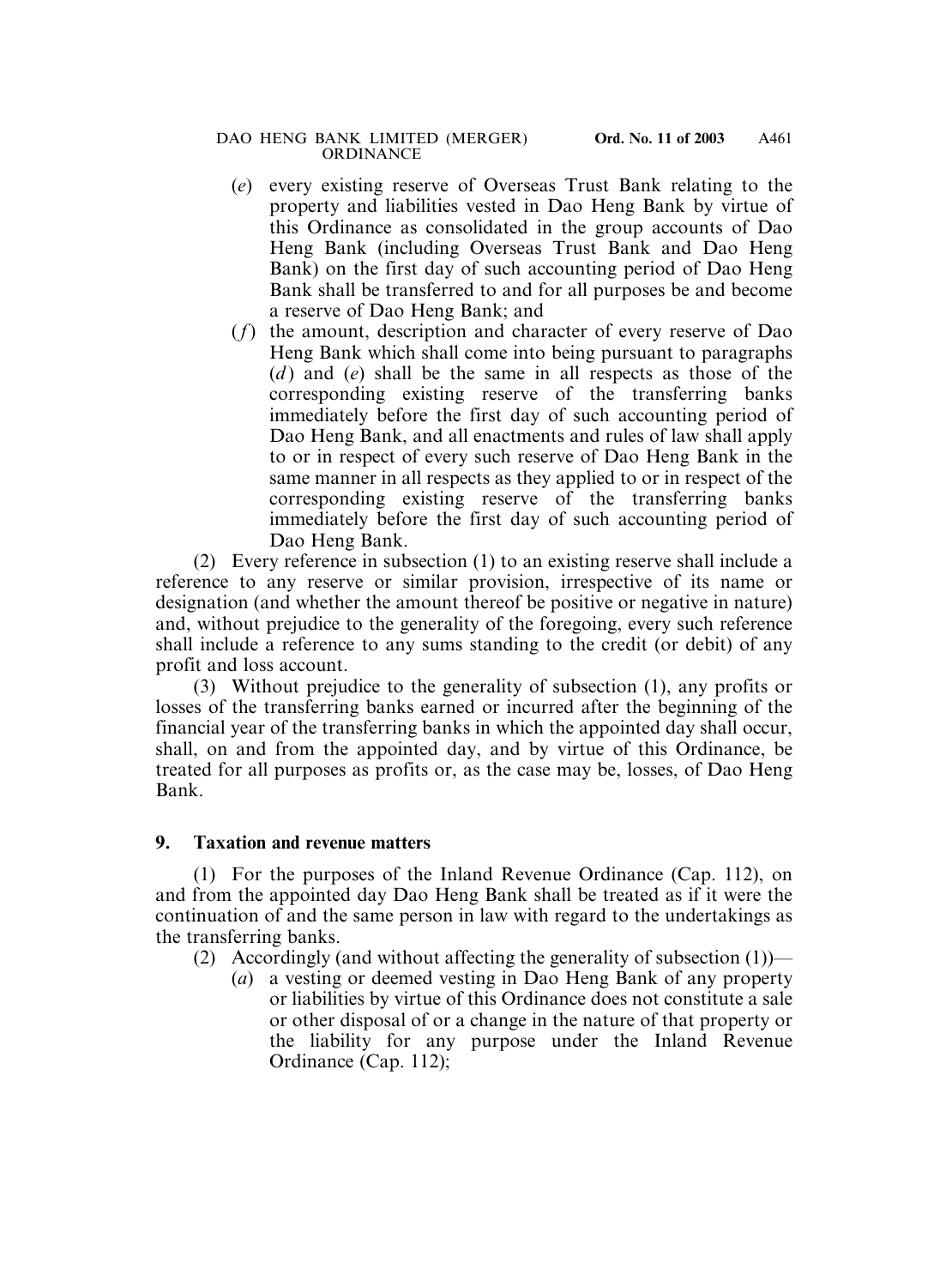(*b*) the aggregate amount of any losses sustained by the transferring banks which are capable of but have not been carried forward and set off against assessable profits of the transferring banks for the purposes of section 19C of the Inland Revenue Ordinance (Cap. 112) as at the end of the last complete financial year of the transferring banks are deemed to be losses of Dao Heng Bank and, accordingly, available for set off against the assessable profits of Dao Heng Bank for the purposes of that Ordinance.

(3) The profits or losses of the transferring banks treated as profits or losses of Dao Heng Bank in accordance with section 8(3)—

- (*a*) shall not be taken into account for the purpose of computing the profits and losses of the transferring banks which are chargeable to tax under Part IV of the Inland Revenue Ordinance (Cap. 112) for any year of assessment; and
- (*b*) shall be taken into account for the purpose of computing the profits and losses of Dao Heng Bank which are chargeable to tax under Part IV of the Inland Revenue Ordinance (Cap. 112) for the year of assessment the basis period for which includes the appointed day.

# **10. Contracts of employment**

(1) Section 7(*a*) shall apply to a contract for the employment of any person by a transferring bank and employment with a transferring bank and Dao Heng Bank under any such contract shall be deemed for all purposes to be a single continuing employment.

(2) No director, secretary or auditor of a transferring bank shall by virtue only of this Ordinance become a director, secretary or auditor, as the case may be, of Dao Heng Bank.

### **11. Pensions, provident funds and gratuity benefits**

(1) The deeds and rules constituting or relating to the pension fund schemes and the provident fund schemes established for the benefit of employees of the transferring banks, and the gratuity benefits payable by the transferring banks shall, on and from the appointed day, be construed and have effect, so far as the context permits, as if for any reference therein to the transferring banks there were substituted a reference to Dao Heng Bank.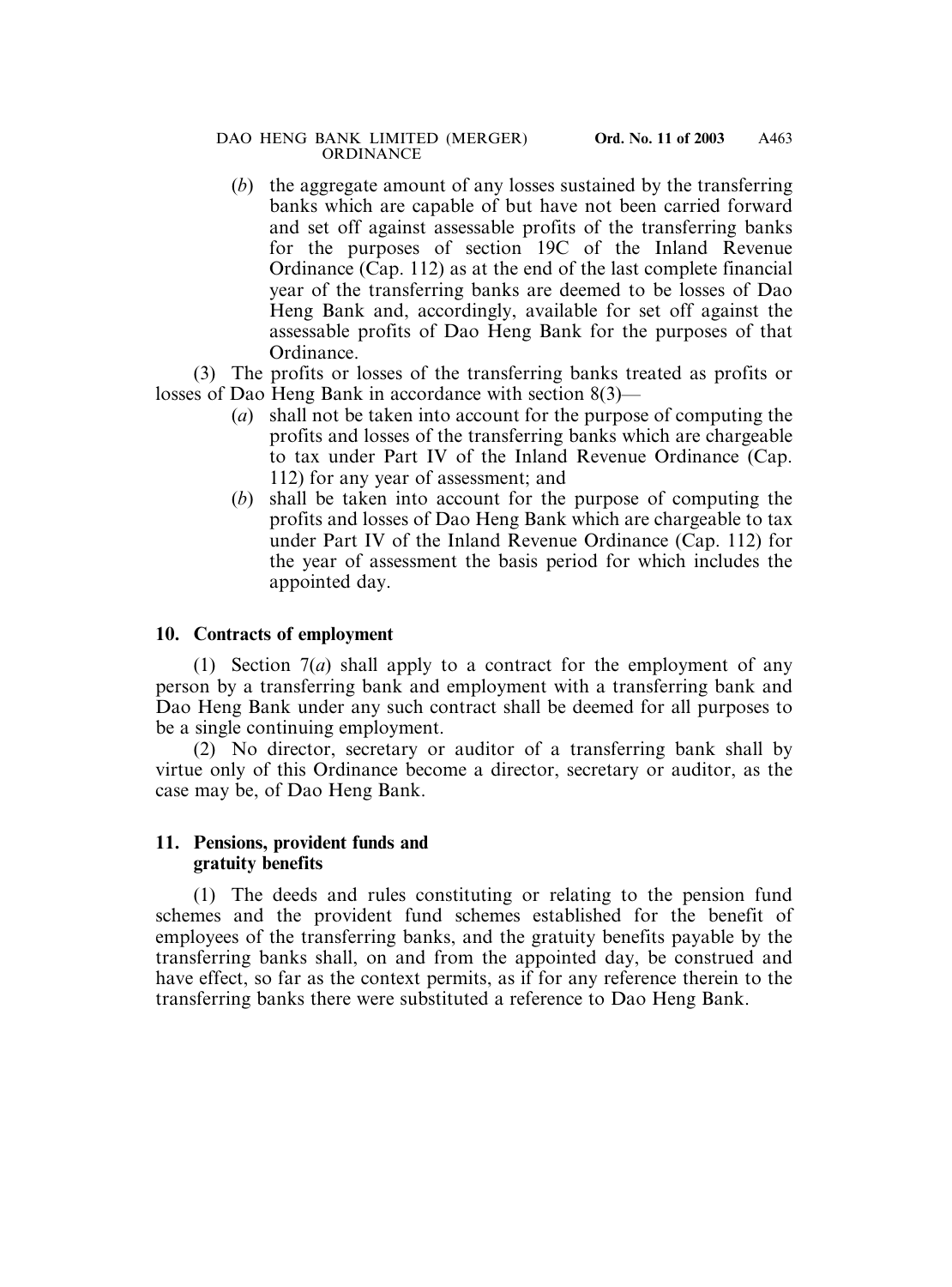(2) No officer or employee of a transferring bank who becomes an officer or employee of Dao Heng Bank by virtue of this Ordinance shall, by virtue only of this Ordinance, be entitled to participate in any pension fund scheme of, provident fund scheme of, or gratuity benefits payable by Dao Heng Bank, and no existing officer or employee of Dao Heng Bank shall, by virtue only of this Ordinance, be entitled to participate in any pension fund scheme of, provident fund scheme of, or gratuity benefits payable by a transferring bank.

#### **12. Waiver of prohibition of merger**

(1) Any provision contained in any contract or other document to which a transferring bank or Dao Heng Bank or any of their respective subsidiaries is a party which prohibits or has the effect of prohibiting the transfer and vesting or deemed transfer and vesting of any of the undertakings of the transferring banks in Dao Heng Bank shall be deemed by this Ordinance to have been waived.

(2) Any provision contained in any contract or other document to the effect that a breach of contract or a default shall occur or be deemed to occur as a result of the transfer and vesting or deemed transfer and vesting of any of the undertakings of the transferring banks in Dao Heng Bank, and to which a transferring bank or Dao Heng Bank or any of their respective subsidiaries is a party, shall be deemed by this Ordinance to have been waived.

#### **13. Evidence: books and documents**

(1) All books and other documents which would, before the appointed day, have been evidence in respect of any matter for or against a transferring bank shall be admissible in evidence in respect of the same matter for or against Dao Heng Bank.

(2) In this section, "documents" (文件) has the same meaning as in section 46 of the Evidence Ordinance (Cap. 8).

### **14. Part III of Evidence Ordinance (Cap. 8)**

(1) On and from the appointed day, Part III of the Evidence Ordinance (Cap. 8) shall apply to the banker's records of the transferring banks vested or deemed to be vested in Dao Heng Bank by virtue of this Ordinance, and to entries made in those records before the appointed day, as if such records were the records of Dao Heng Bank.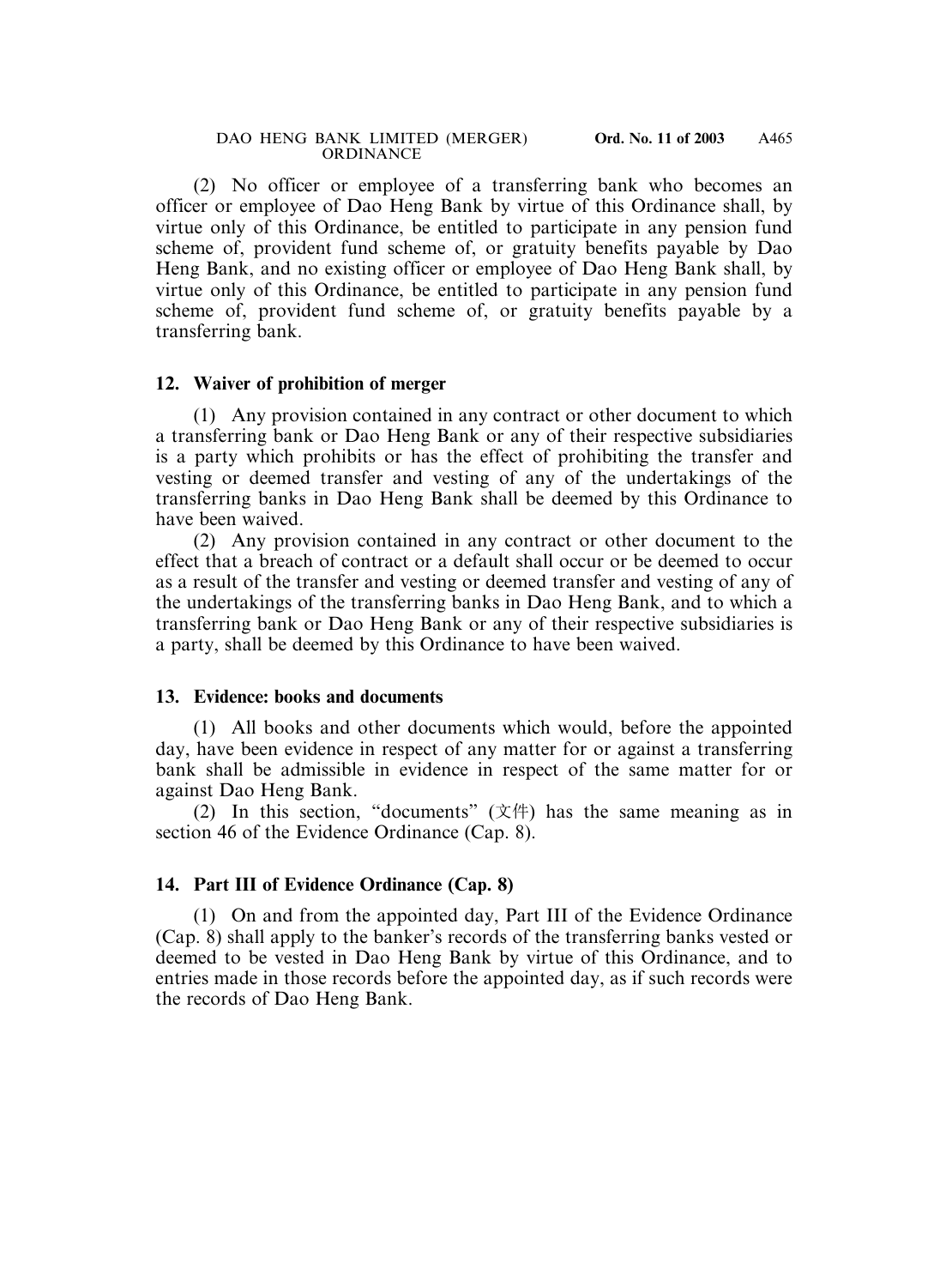(2) For the purposes of section 20 of the Evidence Ordinance (Cap. 8), banker's records which are deemed to have become the banker's records of Dao Heng Bank by virtue of this Ordinance shall be deemed to have been the ordinary banker's records of Dao Heng Bank at the time of the making of any entry therein which purports to have been made before the appointed day, and any such entry shall be deemed to have been made in the usual and ordinary course of business.

(3) For the purposes of sections 40 and 41 of the Evidence Ordinance (Cap. 8), documents previously in the custody or control of the transferring banks shall by virtue of this Ordinance be deemed to be documents previously in the custody or control of Dao Heng Bank.

(4) In this section, "banker's records" (銀行紀錄) shall be construed in accordance with section 2 of the Evidence Ordinance (Cap. 8).

#### **15. Evidence of vesting and transfer**

(1) The production of a Government Printer's copy of this Ordinance shall, for all purposes, be conclusive evidence of the vesting and transfer or deemed vesting and transfer of any property and liabilities of the transferring banks in Dao Heng Bank in accordance with the provisions of this Ordinance.

- (2) Without prejudice to the generality of subsection (1)—
	- (*a*) a Government Printer's copy of this Ordinance, together with evidence of publication of notice of the appointed day, shall, in relation to any registered securities transferred to, and vested or deemed to be vested in, Dao Heng Bank by virtue of this Ordinance, operate for all purposes as a duly executed instrument of transfer in respect of the transfer of such registered securities from the transferring banks to Dao Heng Bank;
	- (*b*) any deed or other document made or executed on or after the appointed day, whereby Dao Heng Bank or a transferring bank, whether alone or jointly with any other person, conveys or transfers, or purports to convey or transfer, to any person (whether for consideration or not), or applies to be registered as the holder or proprietor of, any property held by a transferring bank immediately before the appointed day and forming part of the undertakings, whether alone or jointly with any other person, shall be sufficient evidence that the interest of the transferring bank in that property is vested or deemed to be vested in Dao Heng Bank under this Ordinance;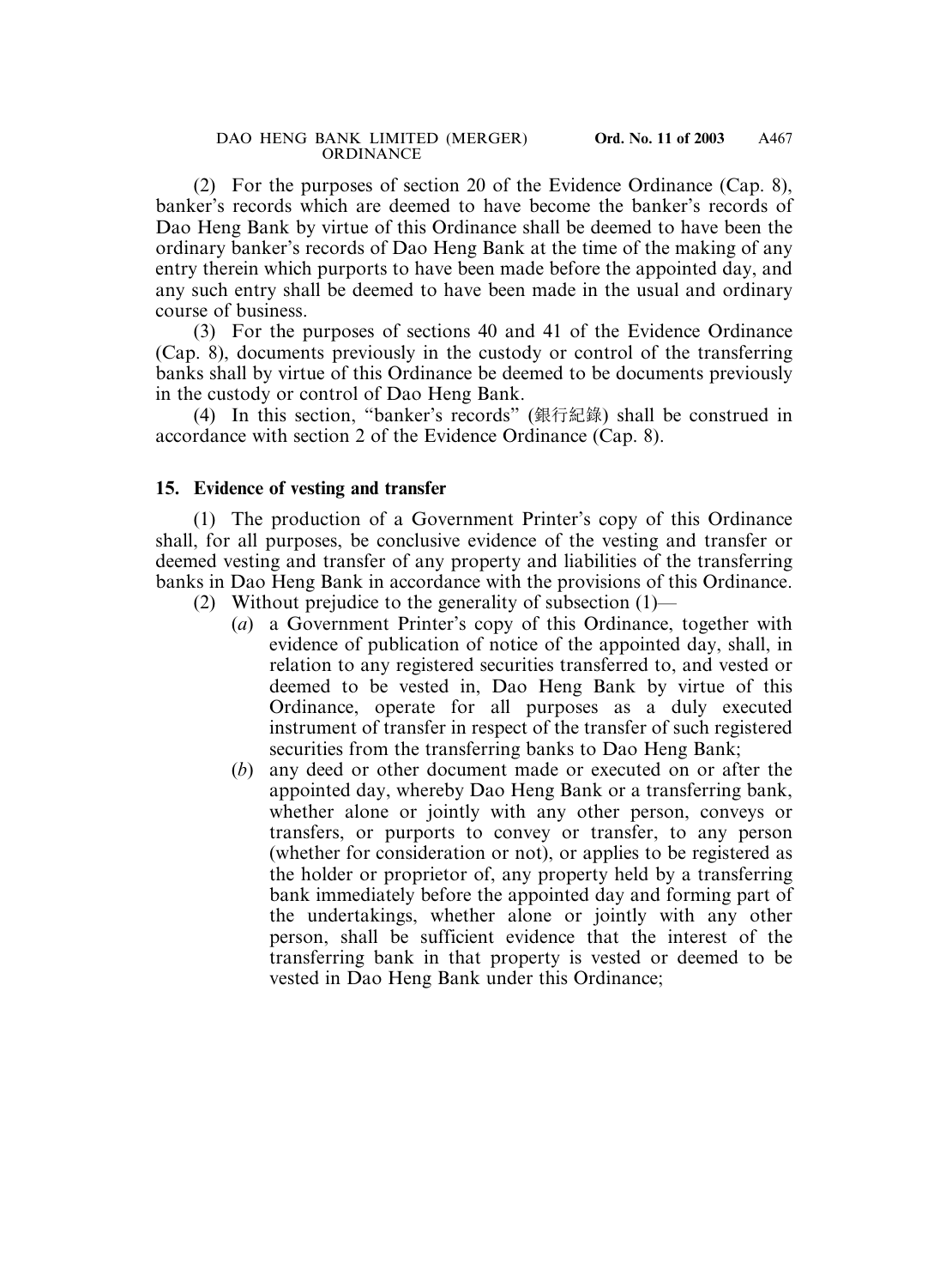- (*c*) where there is any other transaction or purported transaction by Dao Heng Bank or a transferring bank on or after the appointed day in connection with, or in relation to, any property or liabilities which are property or liabilities of the transferring banks immediately before that day and forming part of the undertakings, it shall be deemed in favour of any other party to the transaction, or any person claiming through or under him, that Dao Heng Bank has full power and authority for that transaction as if the property or liabilities were vested or deemed to be vested in it under this Ordinance;
- (*d* ) a certificate given by or on behalf of Dao Heng Bank at any time that any property or liabilities specified in the certificate (which property or liabilities immediately before the appointed day are the property or liabilities of a transferring bank) are or, as the case may be, are not, deemed to be vested in Dao Heng Bank under this Ordinance, shall be conclusive evidence for all purposes of the fact so certified.

(3) Nothing in subsection  $(2)(c)$  or  $(d)$  shall affect the liability of Dao Heng Bank and each of the transferring banks to one another in respect of anything done, or purporting to have been done, by any of them in connection with, or in relation to, any property or liabilities.

- (4) In subsection  $(2)$ 
	- (*a*) "convey" (轉易) includes mortgage, charge, lease, assent, vest by way of vesting declaration or vesting instrument, disclaim, release or otherwise assure; and
	- (*b*) "registered securities" (註冊證券) means shares, stocks, debentures, loans, bonds, units of a unit trust scheme or other shares of the investments subject to the trusts of such a scheme, and other securities of any description which are transferable and the holders of which are entered in a register (whether maintained in Hong Kong or not).

(5) Nothing in this section applies to any property falling within section 5(2).

# **16. Interests in land**

(1) The vesting or deemed vesting in Dao Heng Bank of an interest in land by virtue of this Ordinance shall not—

(*a*) constitute an acquisition, disposal, assignment, transfer or parting with possession of that interest for the purposes of section 53(4)(*a*) or (7)(*a*), 119E(2) or 119H(1)(*a*) of the Landlord and Tenant (Consolidation) Ordinance (Cap. 7); or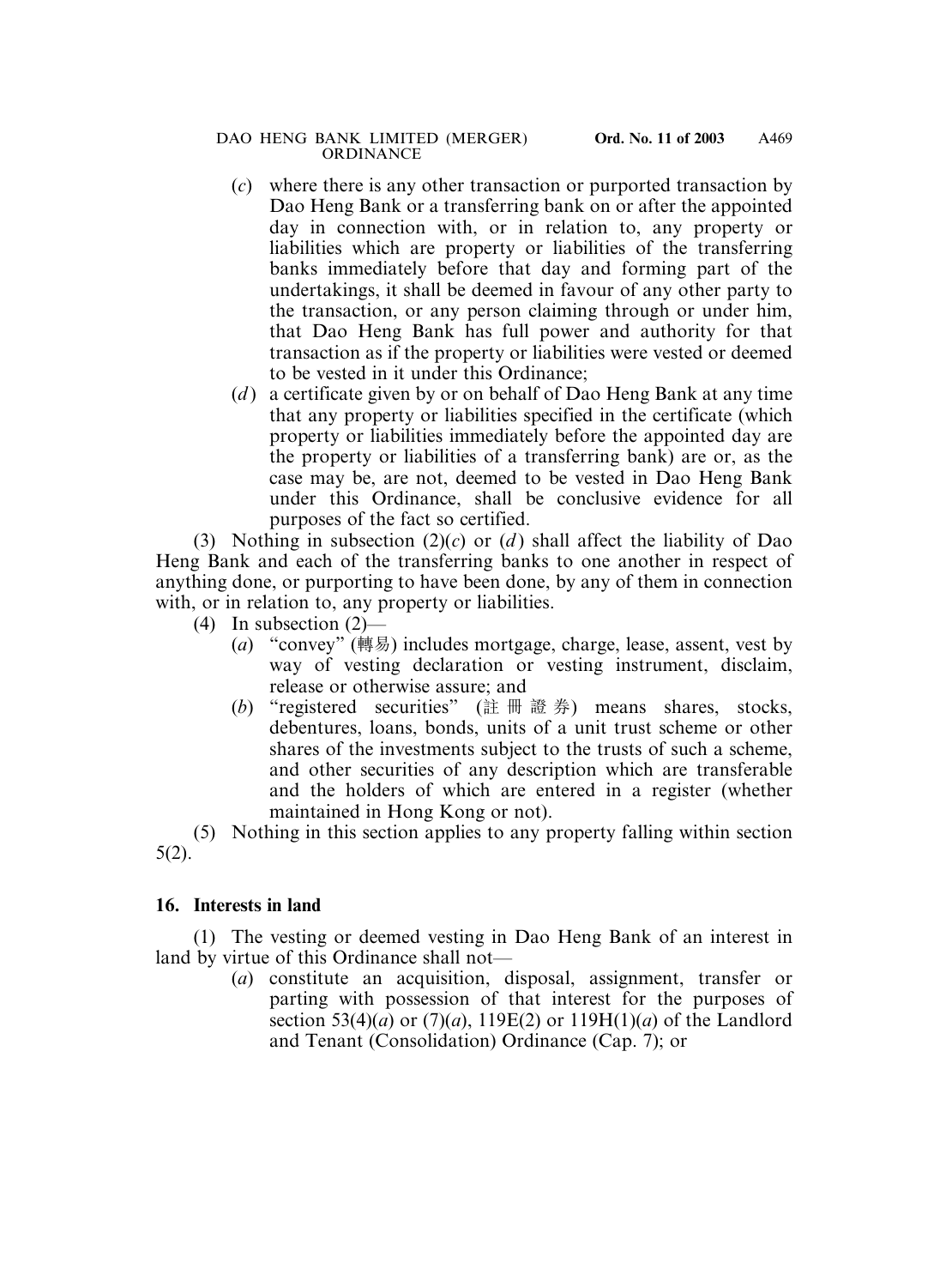- (*b*) constitute an assignment or underlease of, or an agreement to assign or underlet, that interest for the purposes of section 6(1)(*b*) of the Landlord and Tenant (Consolidation) Ordinance (Cap. 7); or
- (*c*) operate so as to merge any leasehold interest in the reversion expectant on it; or
- (*d*) constitute an assignment, transfer, devolution, parting with possession, dealing with or other disposition of that interest for the purposes of any provision contained in any instrument concerning or affecting that interest; or
- (*e*) operate as a breach of covenant or condition against alienation; or
- (*f*) give rise to any forfeiture, damages or other right of action; or
- (*g*) invalidate or discharge any contract or security interest; or
- (*h*) extinguish, affect, vary, diminish or postpone any priority of that interest, whether under the Land Registration Ordinance (Cap. 128), at law or in equity.

(2) All existing registration of any interest in land in the name of a transferring bank (whether alone or with any other person) immediately before the appointed day shall be construed and have effect on and from the appointed day as if the name "Dao Heng Bank Limited (道亨銀行有限公司)" had been entered on the land register instead of the name of such transferring bank.

(3) To enable Dao Heng Bank to complete title, if thought fit, to any property transferred to it and vested or deemed to be vested in it by virtue of this Ordinance by notice of title, deed, instrument or otherwise, or to deduce title, this Ordinance shall be deemed to be, and may be used as an assignment, conveyance, transfer or, as the case may be, general disposition of such property in favour of Dao Heng Bank.

(4) Dao Heng Bank shall register or cause to be registered in the Land Registry a Government Printer's copy of this Ordinance against a property transferred to it and vested or deemed to be vested in it by virtue of this Ordinance in respect of the vesting of all the properties of the transferring banks transferred to and vested or deemed to be vested in Dao Heng Bank by virtue of this Ordinance.

(5) For the avoidance of doubt, nothing in this section shall exempt Dao Heng Bank and the transferring banks from the provisions of the Stamp Duty Ordinance (Cap. 117).